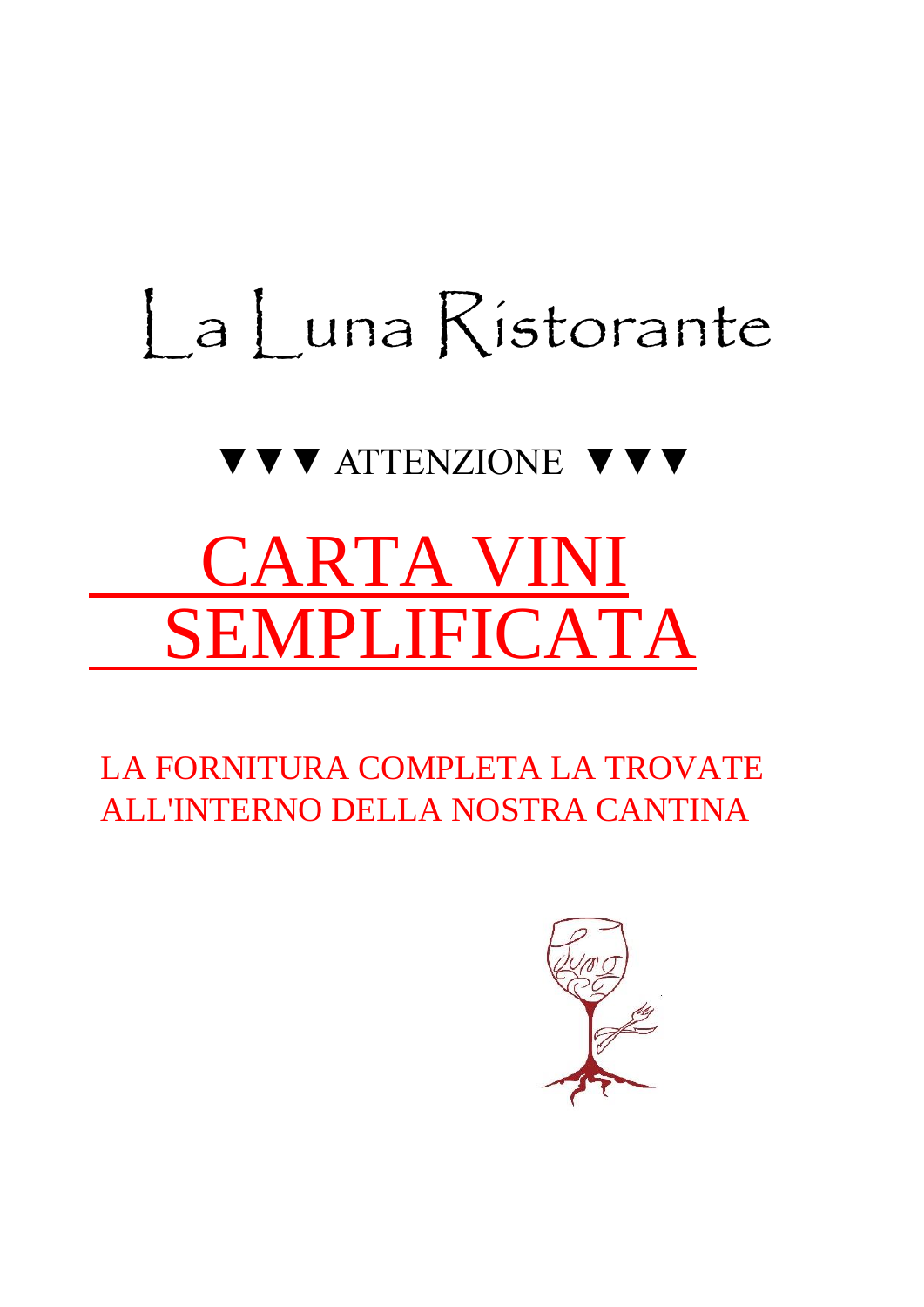## BOLLICINE ITALIANE

#### **VALLE D'AOSTA**

| Ovide Extra Brut                                                                 | Chateau Feuillet      | € 36.00          |
|----------------------------------------------------------------------------------|-----------------------|------------------|
| Pinot nero, Petite Arvine - 36 MESI<br><b>PIEMONTE</b>                           |                       |                  |
| Cuvée Zero Extra Brut<br>VSQ METODO CLASSICO 100% NEBBIOLO - 36 MESI             | Cascina Chicco        | $\epsilon$ 24.00 |
| Cuvée Zero Rosé Extra Brut<br>VSQ METODO CLASSICO 100% NEBBIOLO - 36 MESI        | Cascina Chicco        | € 24,00          |
| Erbaluce di Caluso Brut<br>DOCG - 24 MESI                                        | Cantina 366           | € 24.00          |
| Erbaluce di Caluso '14 Brut<br>DOCG - 36 MESI                                    | Castello di Azeglio   | $\epsilon$ 28.00 |
| Zero '09 Brut<br>VSQ METODO CLASSICO 100% CHARDONNAY - 96 MESI                   | Rocche dei Manzoni    | € 59.00          |
| Zero '16 Rosè Brut<br>VSQ METODO CLASSICO PINOT NERO-CHARDONNAY - 96 MESI        | Rocche dei Manzoni    | € 59,00          |
| Oudeis '16 Brut<br>ALTA LANGA DOCG 85% PINOT NERO, 15% CHARDONNAY - 36 MESI      | Serafino Enrico       | € 26,00          |
| Brut Nature Zero '15<br>ALTA LANGA DOCG 100% PINOT NERO - 72 MESI                | Serafino Enrico       | € 39,00          |
| Nebolè '16 Extra Brut<br>VSQ METODO CLASSICO 100% NEBBIOLO - 46 MESI             | Travaglini            | €49.00           |
| <b>LIGURIA</b>                                                                   |                       |                  |
| <b>Brut</b><br>VSQ METODO CLASSICO 100% PIGATO - 30 MESI                         | Vis Amoris            | € 30.00          |
| Zero '12 Pas Dosè<br>VSQ METODO CLASSICO 100% PIGATO - 60 MESI                   | Vis Amoris            | $\epsilon$ 40.00 |
| <b>LOMBARDIA - Franciacorta</b>                                                  |                       |                  |
| Rosè Extra Brut 2016<br>DOCG 70% CHARDONNAY, 30% PINOT NERO - 36 MESI            | <b>Barone Pizzini</b> | $\epsilon$ 33.00 |
| Saten Brut 2016<br>DOCG 100% CHARDONNAY - 36 MESI                                | <b>Barone Pizzini</b> | $\epsilon$ 33.00 |
| Naturae Brut Nature 2016<br>DOCG 60% CHARDONNAY, 40% PINOT NERO - 36 MESI        | <b>Barone Pizzini</b> | $\epsilon$ 33.00 |
| Cuvée Prestige Brut<br>DOCG 75% CHARDONNAY, 15% P. NERO, 10% P. BIANCO - 25 MESI | Cà del Bosco          | 640,00           |
| Vintage Collection Satèn '15<br>DOCG 85% CHARDONNAY, 15% PINOT BIANCO - 48 MESI  | Cà del Bosco          | 662,00           |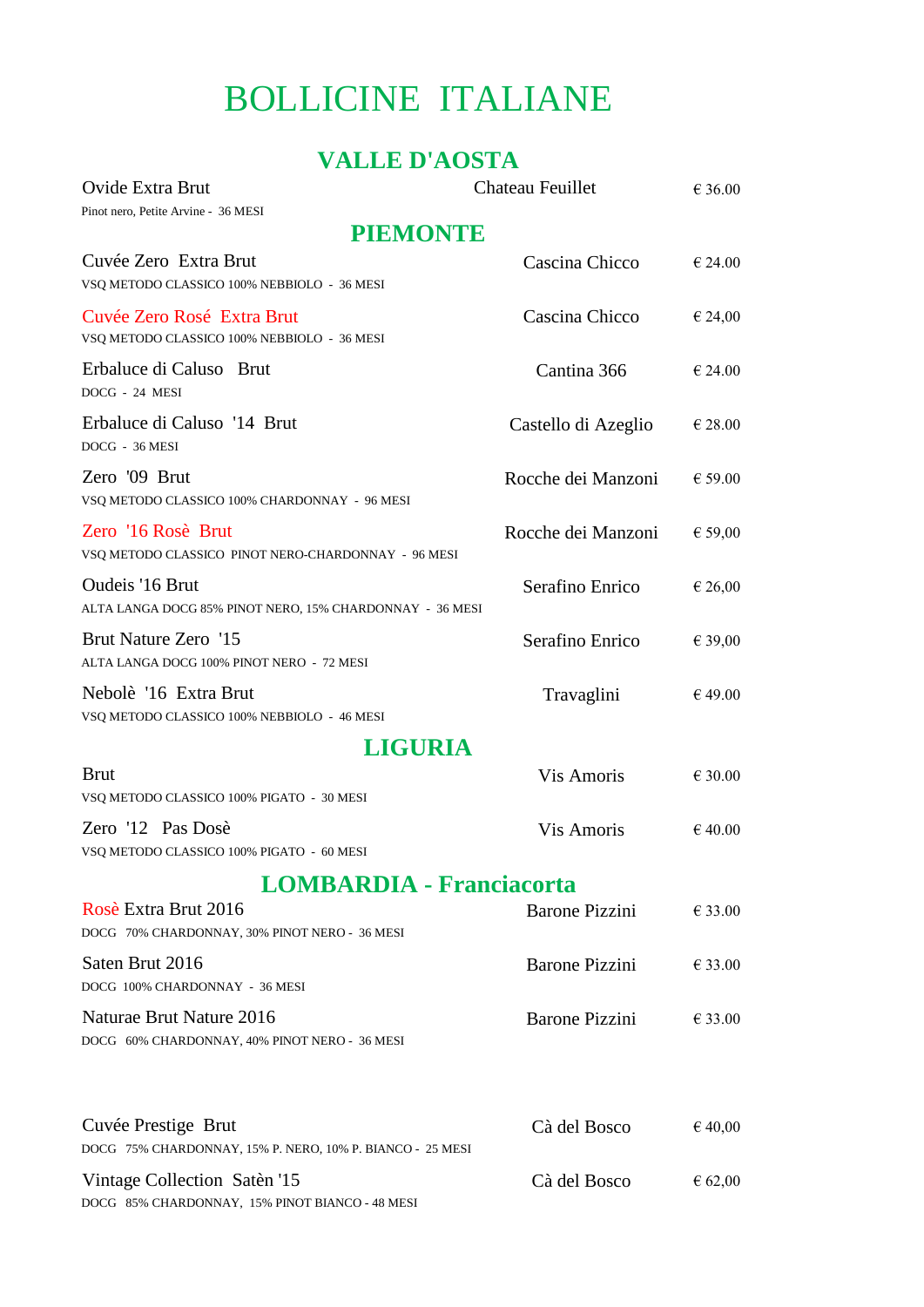| Vintage Collection Dosage Zero '15<br>DOCG 65% CHARDONNAY, 22% P. NERO, 13% P. BIANCO - 48 MESI      | Cà del Bosco  | € 62,00          |  |
|------------------------------------------------------------------------------------------------------|---------------|------------------|--|
| DOCG 100% P. NERO - 8 ANNI                                                                           |               |                  |  |
| Riserva Annamaria Clementi '09 Pas Dosé<br>DOCG 55% CHARDONNAY, 20% P. NERO, 25%P. BIANCO - 108 MESI | Cà del Bosco  | € 126,00         |  |
| Numero Zero Pas Dosé<br>DOCG 100% CHARDONNAY - 36 MESI                                               | Villa Crespia | $\epsilon$ 35.00 |  |
| <b>Brolese Rosé Extra Brut</b><br>DOCG 80% PINOT NERO, 20% CHARDONNAY - 30 MESI                      | Villa Crespia | $\epsilon$ 35.00 |  |
| Cesonato Satèn Brut<br>DOCG 100% CHARDONNAY - 30 MESI                                                | Villa Crespia | $\epsilon$ 35.00 |  |
| Millè ' Brut<br>DOCG 100% CHARDONNAY - 84 MESI                                                       | Villa Crespia | € 35.00          |  |
| <b>TRENTINO - ALTO ADIGE</b>                                                                         |               |                  |  |
| Perlè Nero '10 Riserva Brut<br>TRENTO DOC 100% PINOT NERO - 96 MESI                                  | Ferrari       | € 73.00          |  |
| Perlè Zero '10 Brut Nature<br>TRENTO DOC 100% CHARDONNAY - 72 MESI                                   | Ferrari       | $\epsilon$ 60.00 |  |
| Giulio Ferrari Riserva '07 Rosé Extra Brut<br>TRENTO DOC 65% PINOT NERO, 35% CHARDONNAY - 120 MESI   | Ferrari       | € 260.00         |  |
| Millesimato '18 Brut<br>TRENTO DOC 100% CHARDONNAY - 33 MESI                                         | Pisoni        | € 26.00          |  |
| Nature '18 Brut nature<br>TRENTO DOC 100% CHARDONNAY - 31 MESI                                       | Pisoni        | $\epsilon$ 31.00 |  |
| Blanc de Noirs '17 Extra Brut<br>TRENTO DOC 100% PINOT NERO - 28 MESI                                | Pisoni        | € 39.00          |  |
| Erminia Segalla Riserva '10 Extra Brut<br>TRENTO DOC 100% CHARDONNAY - 103 MESI                      | Pisoni        |                  |  |
| <b>SICILIA</b>                                                                                       |               |                  |  |
| Etna Met Classico Blanc de Noirs Brut                                                                | I a Gelsomina | $\epsilon$ 28.00 |  |

| Etna Met. Classico Blanc de Noirs Brut                           | La Gelsomina | € 28.00 |
|------------------------------------------------------------------|--------------|---------|
| ETNA SPUMANTE DOC NERELLO MASCALESE, NERELLO CAPPUCCIO - 30 MESI |              |         |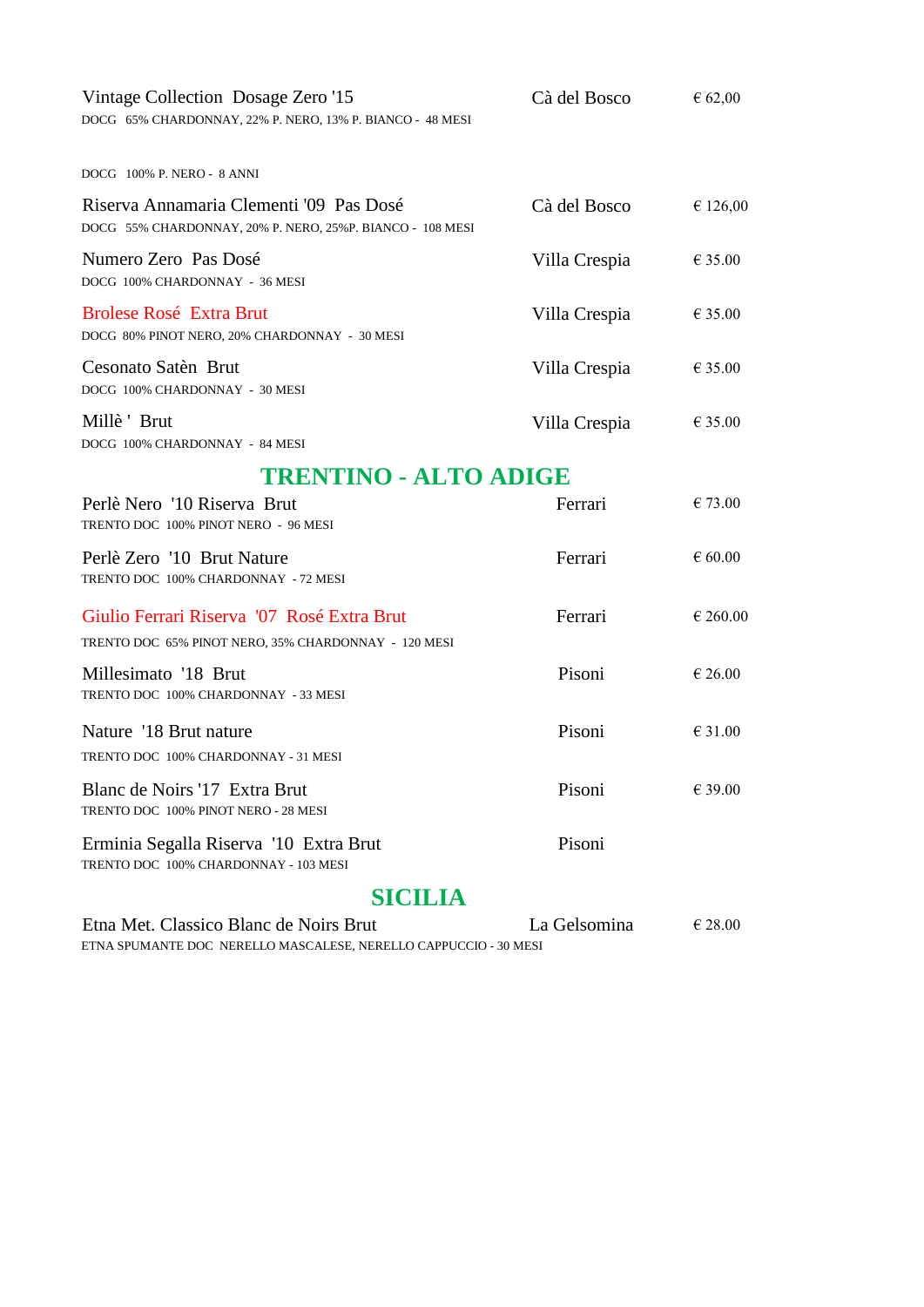## **CHAMPAGNE**

| Aubry (Jouy-lès-Reims)                                                |                  |
|-----------------------------------------------------------------------|------------------|
| 1er Cru Brut<br>60% P.M., 20% CH., 20% P.N. - 24 MESI                 | € 36.00          |
| Cuvèe Ivoire et Ebenne '13 Brut<br>70% CH., 25% P.N., 5% M. - 48 MESI | $\epsilon$ 56.00 |
| André Beaufort (Ambonnay)                                             |                  |
| Derrire l'Eglise 2013 Brut Nature Polisy<br>100% PINOT NOIR - 4 ANNI  | € 103,00         |
| Charles Heidsieck (Reims)                                             |                  |
| <b>Brut Réeserve</b><br>33% P.N., 34% CH., 33% P.M. - 36 MESI         | $\epsilon$ 57.00 |
| <b>Rosè Brut</b><br>33% P.N., 34% CH., 33% P.M. - 36 MESI             | $\epsilon$ 65.00 |
| Chartogne-Taillet (Merfy)                                             |                  |
| Sainte Anne Brut<br>50% P.N., 50% CH. - 24 MESI                       | $\epsilon$ 55.00 |
| Chemin de Reims Extra Brut<br>100% CHARDONNAY - 48 MESI               | $\epsilon$ 80.00 |
| Orizeaux Extra Brut<br>100% PINOT NOIR - 48 MESI                      | $\epsilon$ 95.00 |
| Collet $(A\ddot{y})$                                                  |                  |
| <b>Brut</b><br>50% P.M., 30% CH., 20% P.N. - 36 MESI                  | € 38.00          |
| Premier Cru Extra Brut<br>40% P.N., 40% CH., 20% P.M. - 48 MESI       | $\epsilon$ 42.00 |
| Rosé Brut<br>40% P.N., 50% CH., 10% P.M. - 48 MESI                    | € 42.00          |
| Premier Cru Extra Brut<br>40% P.N., 40% CH., 20% P.M. - 48 MESI       | € 42.00          |
| Deville Jean Paul (Verzy)                                             |                  |
| Carte Noire Brut<br>70% PN., 30% CH. - 24 MESI                        | € 33.00          |
| Delamotte (Le Mesnil Sur-Oger)                                        |                  |
| <b>Blanc De Blanc</b><br>100% CHARDONNAY - 4 ANNI                     | € 70.00          |
| <b>Brut</b>                                                           | € 46.00          |
| 55% CH., 35% PN., 10% PM. - 3 ANNI                                    |                  |
| Pascal Doquet (Vertus)                                                |                  |
| Horizon Brut                                                          | $\epsilon$ 60.00 |

100% CHARDONNAY - 36 MESI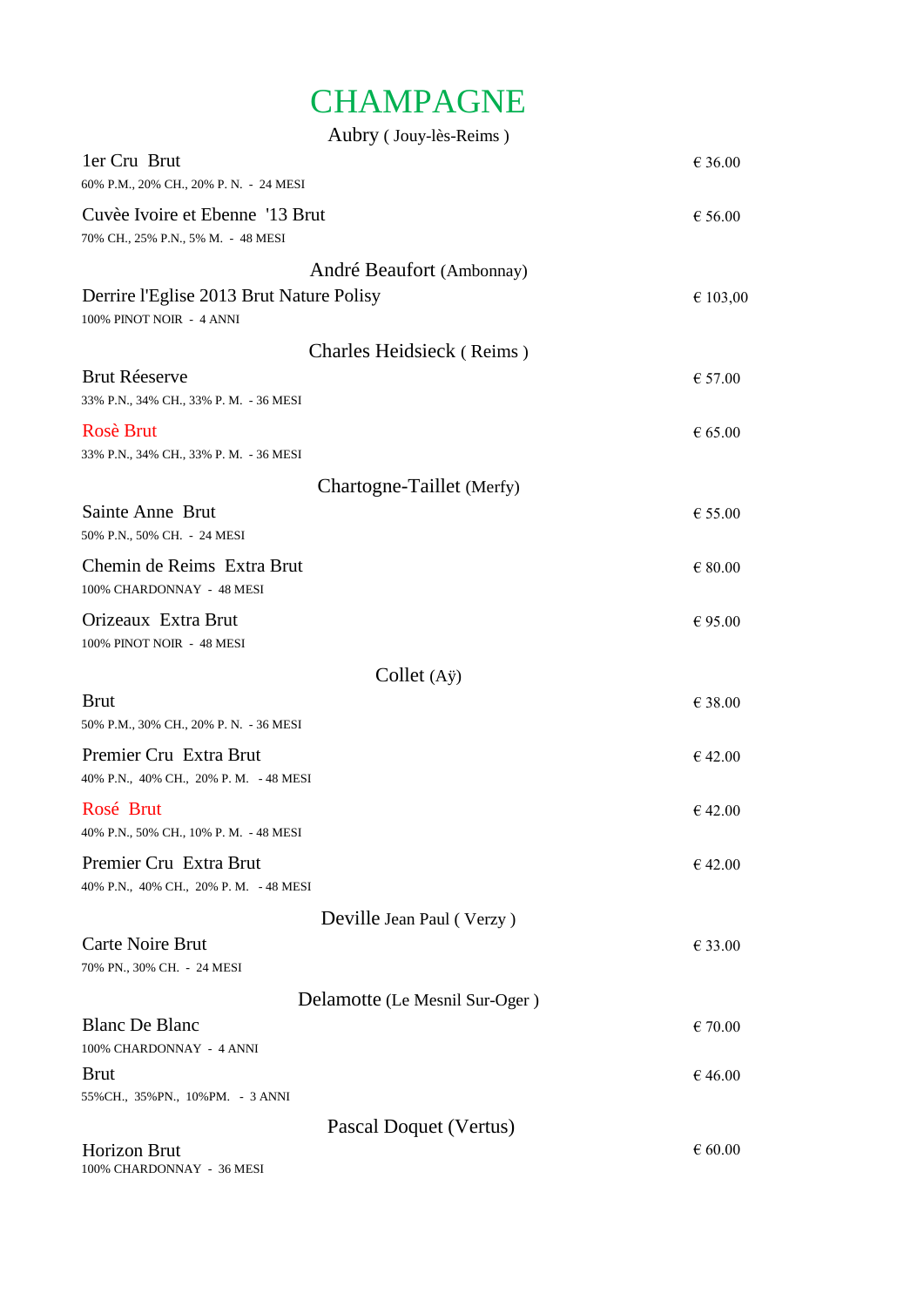| Egly Ouriet (Ambonnay)                                                      |                  |
|-----------------------------------------------------------------------------|------------------|
| Les Premicés                                                                | € 73.00          |
| 75% P.N., 25% CH. DI CUI 50% RISERVE - 36 MESI                              |                  |
| LAHERTE FRERES (Chavot-Marna)                                               |                  |
| <b>Ultradition Brut</b>                                                     | € 46.00          |
| 60% PM., 10% PN., 30% CH. - 24 MESI                                         |                  |
| <b>Blanc De Blanc Brut Nature</b><br>100% CH. 50% vini di riserva - 24 MESI | $\epsilon$ 52.00 |
| Les Grandes Crayères 2015 Extrabrut                                         | $\epsilon$ 76.00 |
| 100%CH. - 48 MESI                                                           |                  |
| Franck Pascal (Baslieux-sous-Chatillon) biodinamico                         |                  |
| <b>Fluence Brut Nature</b><br>51% M., 25% P.N., 24% CH - 24 MESI            | €42.00           |
| <b>Reliance Brut Nature</b><br>31% M., 57% P.N., 12% CH - 24 MESI           | $\epsilon$ 65.00 |
| Quinte Essence '09 Brut Nature<br>82% P.N., 9% P.N., 9% CH - 8 ANNI         | € 108.00         |
| Gaston Chiquet (Dizy)                                                       |                  |
| Grand Cru d'Aÿ '09 Brut<br>100% CHARDONNAY - 8 ANNI                         | $\epsilon$ 70.00 |
| Jacquesson (Dizy)                                                           |                  |
| Cuvèe 743 Extra Brut<br>61% CH., 21% PM., 18% PN. - 36 MESI                 | $\epsilon$ 85.00 |
| Cuvèe 742 Extra Brut<br>61% CH., 21% PM., 18% PN. - 36 MESI                 | $\epsilon$ 95.00 |
| Cuvèe 741 Extra Brut                                                        | € 105,00         |
| 61% CH., 21% PM., 18% PN. - 36 MESI                                         |                  |
| Jaquart Andrè (Avize)                                                       |                  |
| Blanc de Blanc Extra Brut<br>100% CHARDONNAY - MESI                         | €49.00           |
| Jérôme Prévost (Gueux)                                                      |                  |
| La Closerie Les Béguines Extra Brut<br>100% PINOT MEUNIER - Almeno 24 MESI  |                  |
| Krug (Reims)                                                                |                  |
| 169ème Brut<br>47% P. N., 36% CH, 17% P.M. - 7 ANNI                         | € 258,00         |
| Vintage '06 Brut<br>40% P. N., 39% CH, 21% P.M. - 12 ANNI                   | € 377,00         |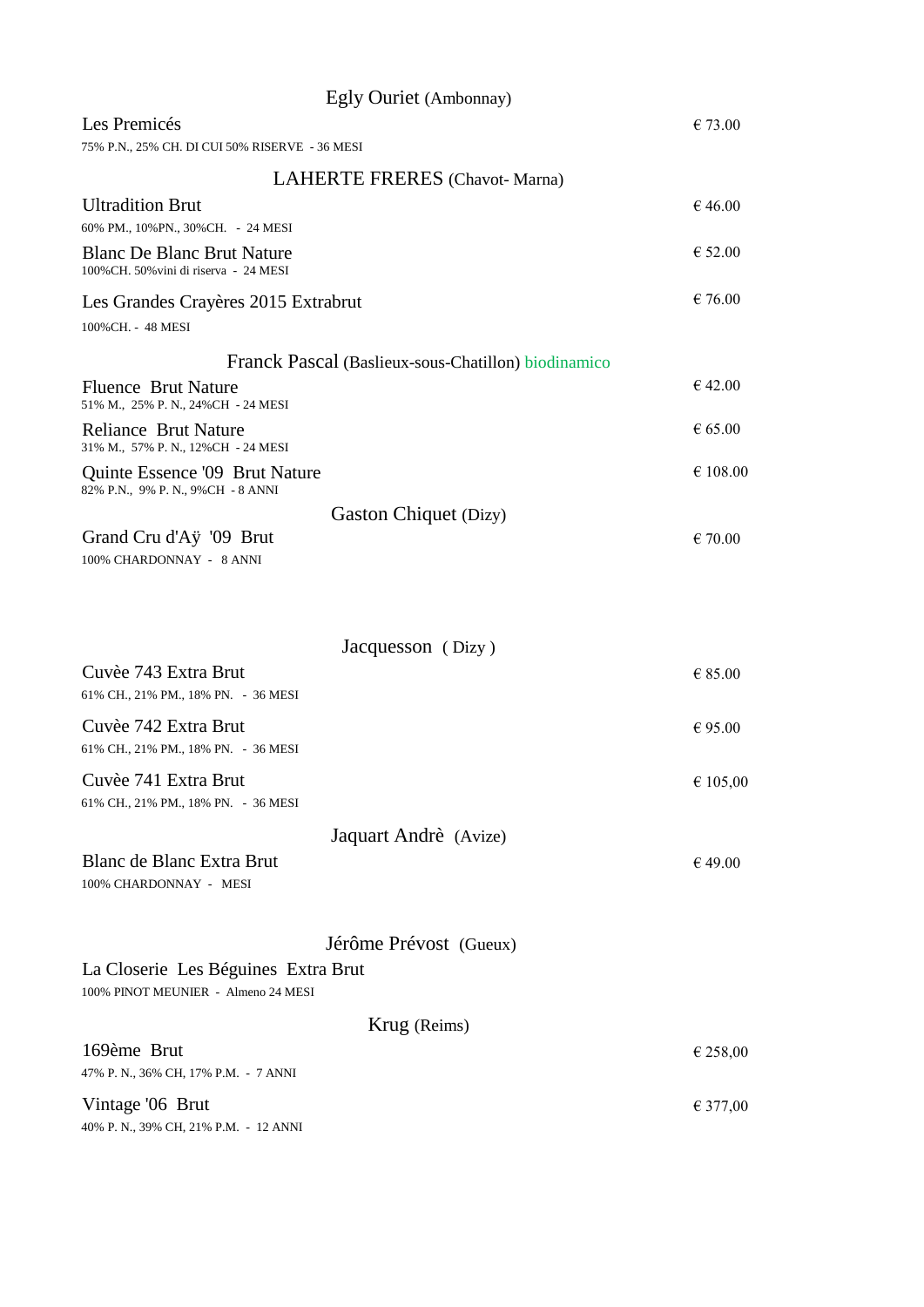| Laurent Perrier (Tours sur Marne)                                         |                  |
|---------------------------------------------------------------------------|------------------|
| Cuvée Rosé Brut<br>100% PINOT NOIR - 48 MESI                              | € 95,00          |
| Louis Roederer (Aÿ)                                                       |                  |
| Cristal '07 Brut<br>52% PINOT NOIR, 48% CHARDONNAY - 6 ANNI               | € 250.00         |
| Cristal '12 Brut<br>52% PINOT NOIR, 48% CHARDONNAY - 6 ANNI               | € 270.00         |
| Orban Francis (Épernay)                                                   |                  |
| Reserve Vielles Vignes Brut<br>100% MEUNIER - 24 MESI                     | € 36,00          |
| <b>Reserve Extra Brut</b><br>100% MEUNIER - 24 MESI                       | € 36,00          |
| Reserve Cuvee prestige Brut<br>60% MEUNIER 40% chardonnay - 36 MESI       | € 45,00          |
| Perrier-Jouét (Épernay)                                                   |                  |
| <b>Grand Brut</b><br>40% P.M., 40% P.N., 20% CH - 36 MESI                 | $\epsilon$ 62.00 |
| <b>Blason Rosé Brut</b><br>50% P.N., 25% P.M., 25% CH - 36 MESI           | $\epsilon$ 90.00 |
| Belle Epoque '12 Brut<br>50% CH, 45% P.N., 5% P.M. - 5 ANNI               | € 205.00         |
| Blanc de Blancs Brut<br>100% CHARDONNAY - 36 MESI                         | $\epsilon$ 95.00 |
| Belle Epoque Blanc de Blancs '04 Brut<br>100% CHARDONNAY - 8 ANNI         | € 480.00         |
| Philipponnat (Aÿ)                                                         |                  |
| Grand Cru '12 Extra Brut<br>100% PINOT NOIR - 5 ANNI                      | $\epsilon$ 75.00 |
| Grand Cru 1522 '12 Brut<br>60% PINOT NOIR, 40% CHARDONNAY - 8 ANNI        | $\epsilon$ 95.00 |
| Clos de Goisses '09 Extra Brut<br>65% PINOT NOIR, 35% CHARDONNAY - 9 ANNI | € 228.00         |
| Pol Roger (Épernay)                                                       |                  |
| <b>Brut Reserve</b><br>34PN, 33CH, 33 PM - 3 ANNI                         | $\epsilon$ 60.00 |
| Soutiran (Ambonnay)                                                       |                  |
| Alexandre Premier Cru Brut<br>40% CH 40% PN 20% PM - 3 ANNI               | €48.00           |
| Perlè Noire Premier Cru<br>PINOT NOIR 100% - 4 ANNI                       | $\epsilon$ 78.00 |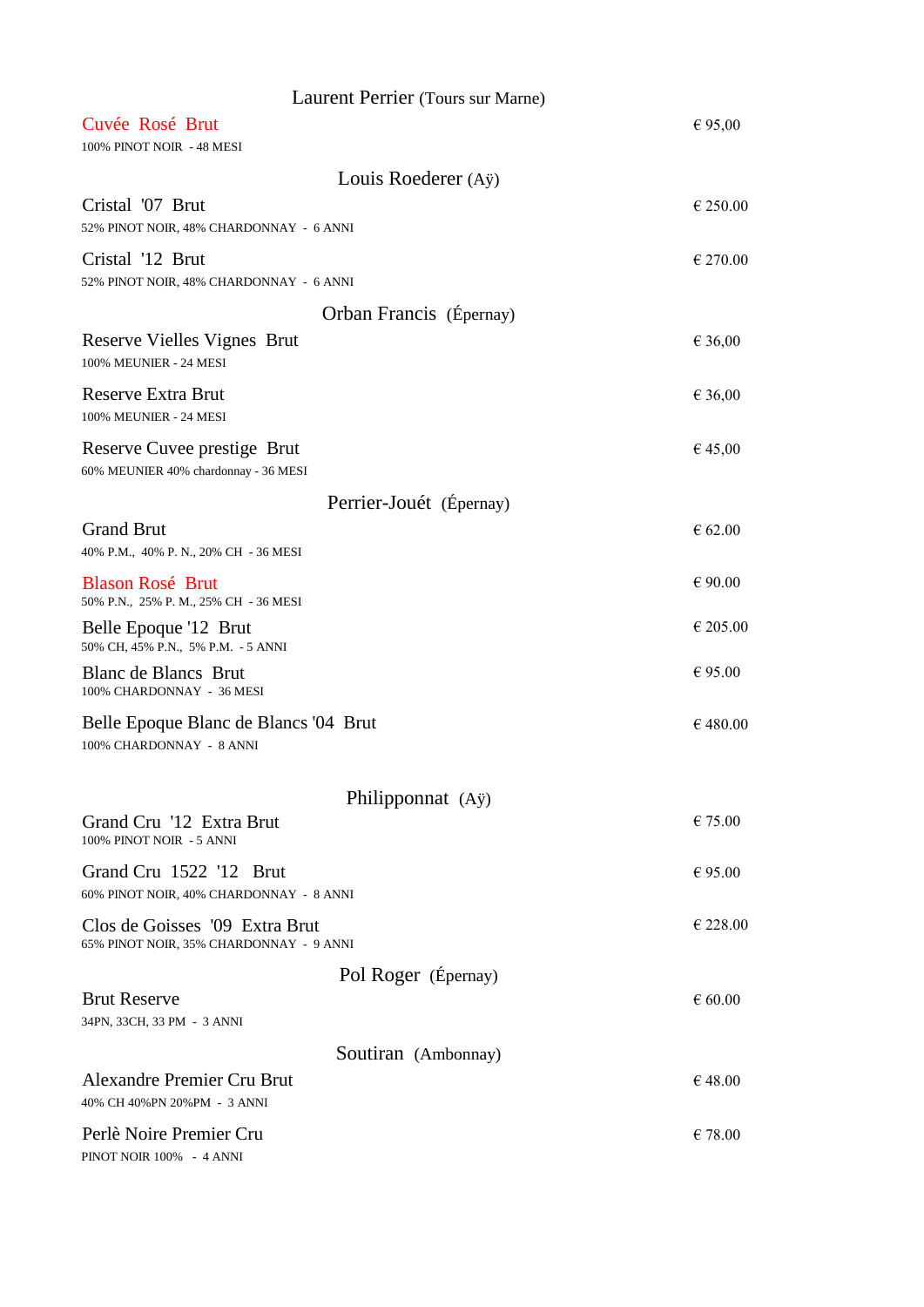| Rochet-Bocart (Vaudemange)                                                          |          |
|-------------------------------------------------------------------------------------|----------|
| Blanc de Blanc Brut<br>100% CHARDONNAY - 36 MESI                                    | € 49.00  |
| <b>Blanc de Noire Brut</b><br>PINOT NOIR 100% - 36 MESI                             | € 56.00  |
| Tarlant (Cuilly)                                                                    |          |
| <b>BAM!</b> Brut Nature<br>Petit Meslier 64% Pinot Blanc 18%, Arbanne 18%, - 7 ANNI | € 180,00 |
| La Vigne D'Antan Brut Nature 2004<br>100% CHARDONNAY - 13 ANNI                      | € 260,00 |
| La Vigne Royal Brut Nature 2003 Veilles Vigne<br>PINOT NOIR 100% - 14 ANNI          | € 190,00 |
| Trousset Jan-Philippe (Les Mesneux)                                                 |          |
| Crème Brut<br>19% CH., 50% PN., 31% P.M. - 24 MESI                                  | € 37.00  |
| <b>Absolu Brut Nature</b><br>19% CH., 50% PN., 31% P.M. - 24 MESI                   | € 39.00  |
| Nuit Blanche Extra Brut<br>100% PINOT NOIR - 24 MESI                                | € 63.00  |
| Millesimè Extra Brut<br>50% CH., 50% PN., 42 MESI                                   | € 53.00  |

## VINI BIANCHI FERMI E ROSATI

#### **VALLE D'AOSTA**

| Moscato Bianco Secco          | Château Feuillet  | $\epsilon$ 18.00 |
|-------------------------------|-------------------|------------------|
| VALLE D'AOSTA DOP             |                   |                  |
| Petite Arvine                 | Château Feuillet  | $\epsilon$ 21.00 |
| VALLE D'AOSTA DOP             |                   |                  |
| <b>LIGURIA</b>                |                   |                  |
| Pigato Superiore 'Sogno' '19  | Vis Amoris        | $\epsilon$ 24.00 |
| RIVIERA LIGURE DI PONENTE DOC |                   |                  |
| Pigato Verum '20              | <b>Vis Amoris</b> | $\epsilon$ 20.00 |
| RIVIERA LIGURE DI PONENTE DOC |                   |                  |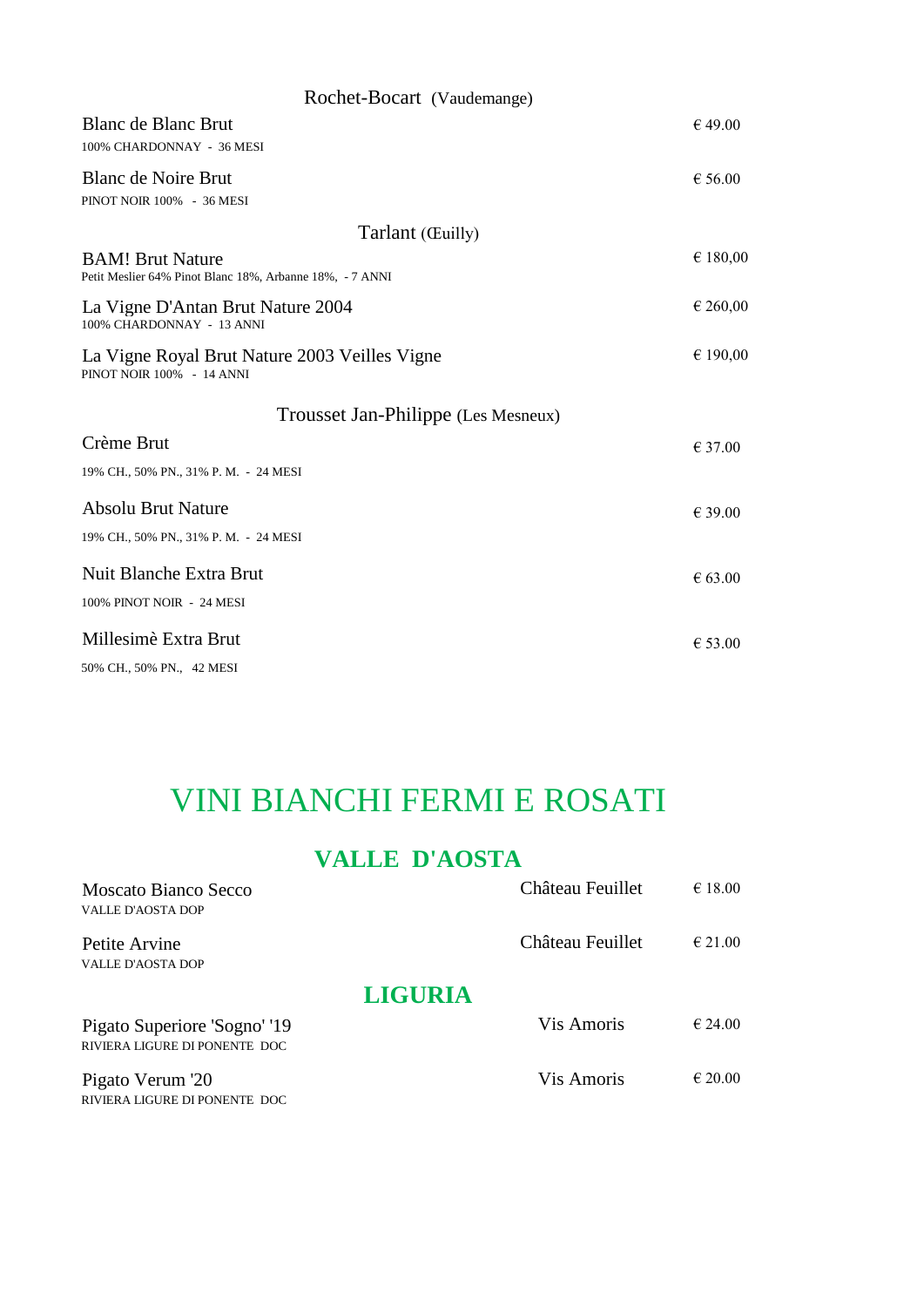#### **PIEMONTE**

| Timorasso Derthona '19<br><b>COLLITORTONESI DOC</b>                 | Mariotto Claudio        | $\epsilon$ 25.00 |
|---------------------------------------------------------------------|-------------------------|------------------|
| Timorasso S.Michele '18<br><b>COLLITORTONESI DOC</b>                | <b>Mariotto Claudio</b> | $\epsilon$ 20.00 |
| Timorasso Pitasso '18<br><b>COLLITORTONESI DOC</b>                  | Mariotto Claudio        | $\epsilon$ 35.00 |
| Timorasso Cavallina '18<br><b>COLLITORTONESI DOC</b>                | Mariotto Claudio        | $\epsilon$ 29.00 |
| Erbaluce di Caluso<br><b>DOCG</b>                                   | Castello di Azeglio     | €18.00           |
| Erbaluce di Caluso Le Chiusure<br><b>DOCG</b>                       | Favaro                  | $\epsilon$ 22.00 |
| Erbaluce di Caluso Le Chiusure 13 mesi<br><b>DOCG</b>               | Favaro                  | € 24.00          |
| Nascetta del comune di Novello '17<br><b>LANGHE DOC</b>             | Arnaldo Rivera          | $\epsilon$ 19.00 |
| Salidoro Bianco '12<br>MONFERRATO DOC - CHARDONNAY, SAUVIGNON BLANC | Tenuta S. Caterina      | $\epsilon$ 18.00 |
| Cinerino '20<br>LANGHE DOC - 100% VIOGNIER (BARRIQUE)               | Abbona Marziano         | $\epsilon$ 28.00 |
| Bastia '18<br>LANGHE DOC - 100% CHARDONNAY (BARRIQUE)               | Conterno Fantino        | € 32.00          |
| Rossi Bass '19<br>LANGHE DOC - 100% CHARDONNAY (BARRIQUE)           | Gaja                    | € 74.00          |
| <b>TRENTINO ALTO ADIGE</b>                                          |                         |                  |
| Gewurztraminer Lafòa '19<br>ALTO ADIGE DOC - Gewurztraminer 100%    | Colterenzio             | € 34.00          |
| Kolbenhof '20<br>ALTO ADIGE DOC - Gewurztraminer 100%               | J.Hofstatter            | $\epsilon$ 41.00 |
| Lagrein Rosè<br>ALTO ADIGE DOC - Lagrein 100%                       | J.Hofstatter            | € 17.00          |
| Kerner '20<br>ALTO ADIGE DOC - KERNER VALLE ISARCO                  | Manni Nossing           | $\epsilon$ 26.00 |
| Sylvaner '20<br>ALTO ADIGE DOC - SYLVANER VALLE ISARCO              | Manni Nossing           | € 26.00          |
| Auratus '21<br>ALTO ADIGE DOC - Gewurztraminer                      | Ritterhof               |                  |
| Opes '18<br>ALTO ADIGE DOC - Pinot Grigio                           | Ritterhof               | $\epsilon$ 25.00 |
| Paratus '19<br>ALTO ADIGE DOC - Sauvignon                           | Ritterhof               | € 30.00          |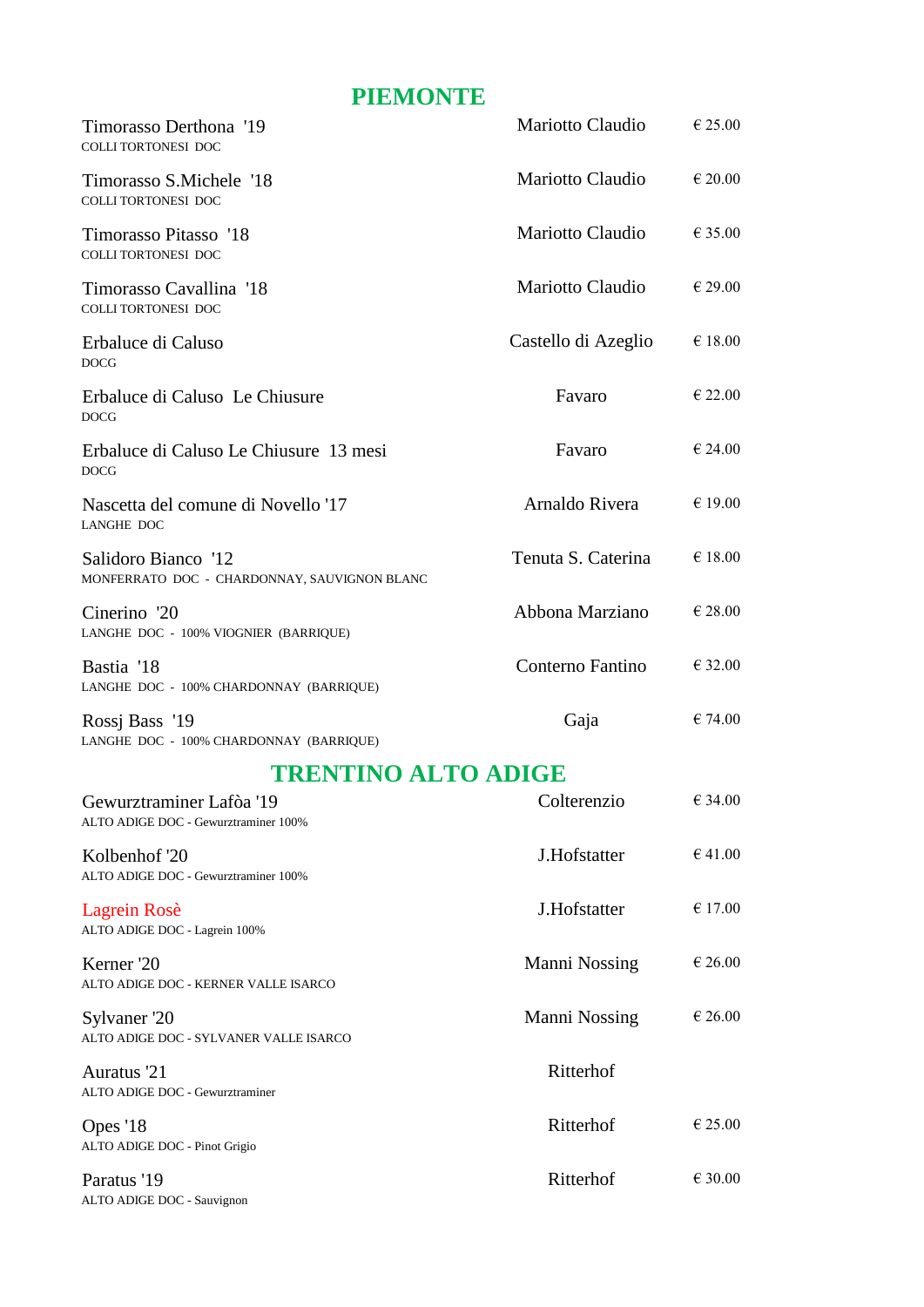| Verus '19<br>ALTO ADIGE DOC - Pinot Bianco                                               | Ritterhof       | $\epsilon$ 30.00 |
|------------------------------------------------------------------------------------------|-----------------|------------------|
| Gewurztraminer<br><b>ALTO ADIGE DOC</b>                                                  | Ritterhof       | $\epsilon$ 22.00 |
| Goldmuscateller<br>ALTO ADIGE DOC - Moscato giallo secco                                 | Ritterhof       | $\epsilon$ 21.00 |
| <b>FRIULI VENEZIA GIULIA</b>                                                             |                 |                  |
| Sauvignon Col Matis<br><b>DOP</b>                                                        | La Tunella      | $\epsilon$ 27.00 |
| Biancosesto '19<br>DOP-Ribolla Friulano                                                  | La Tunella      | $\epsilon$ 27.00 |
| Ribolla Gialla Col del Blis<br><b>DOP</b>                                                | La Tunella      | $\epsilon$ 27.00 |
| Capo Martino '19<br>VENEZIA GIULIA IGP Chardonnay                                        | Jermann         | $\epsilon$ 70.00 |
| W Dreams '18<br>VENEZIA GIULIA IGP Chardonnay                                            | Jermann         | $\epsilon$ 60.00 |
| Vintage Tunina '19<br>VENEZIA GIULIA IGP Sauvignon, Chardonnay, Ribolla Gialla, Malvasia | Jermann         | €59.00           |
| Vitovska<br>VENEZIA GIULIA IGT Vitovska 100%                                             | Kante           | $\epsilon$ 25.00 |
| Malvasia<br>VENEZIA GIULIA IGT Malvasia Istriana 100%                                    | Kante           | $\epsilon$ 21.00 |
| Malvasia '12 Riserva "Le alghe "<br>VENEZIA GIULIA IGT Malvasia Istriana 100%            | Kante           | $\epsilon$ 44.00 |
| Sauvignon Ronco delle Mele<br>COLLIO DOC                                                 | Venica & Venica | € 43.00          |
| Friulano Ronco delle Cime<br>COLLIO DOC                                                  | Venica & Venica | $\epsilon$ 33.00 |
| Ribolla gialla '18<br><b>VENEZIA GIULIA IGT</b>                                          | Dario Princic   | € 49.00          |
| Friulano Jakot '17<br>Bianco Jakot IGT                                                   | Dario Princic   | €43.00           |
| Breg '09<br><b>VENEZIA GIULIA IGT</b>                                                    | Gravner         | $\epsilon$ 70.00 |
| Ribolla gialla '09<br><b>VENEZIA GIULIA IGT</b>                                          | Gravner         | $\epsilon$ 80.00 |
| Annate vecchie in cantina                                                                |                 |                  |
| Dolée<br>FRIULI ISONZO DOC - 100% FRIULANO                                               | Vie di Romans   | $\epsilon$ 28.00 |
| Chardonnay Vieris Ciampagnis<br>FRIULI ISONZO DOC                                        | Vie di Romans   | €25.00           |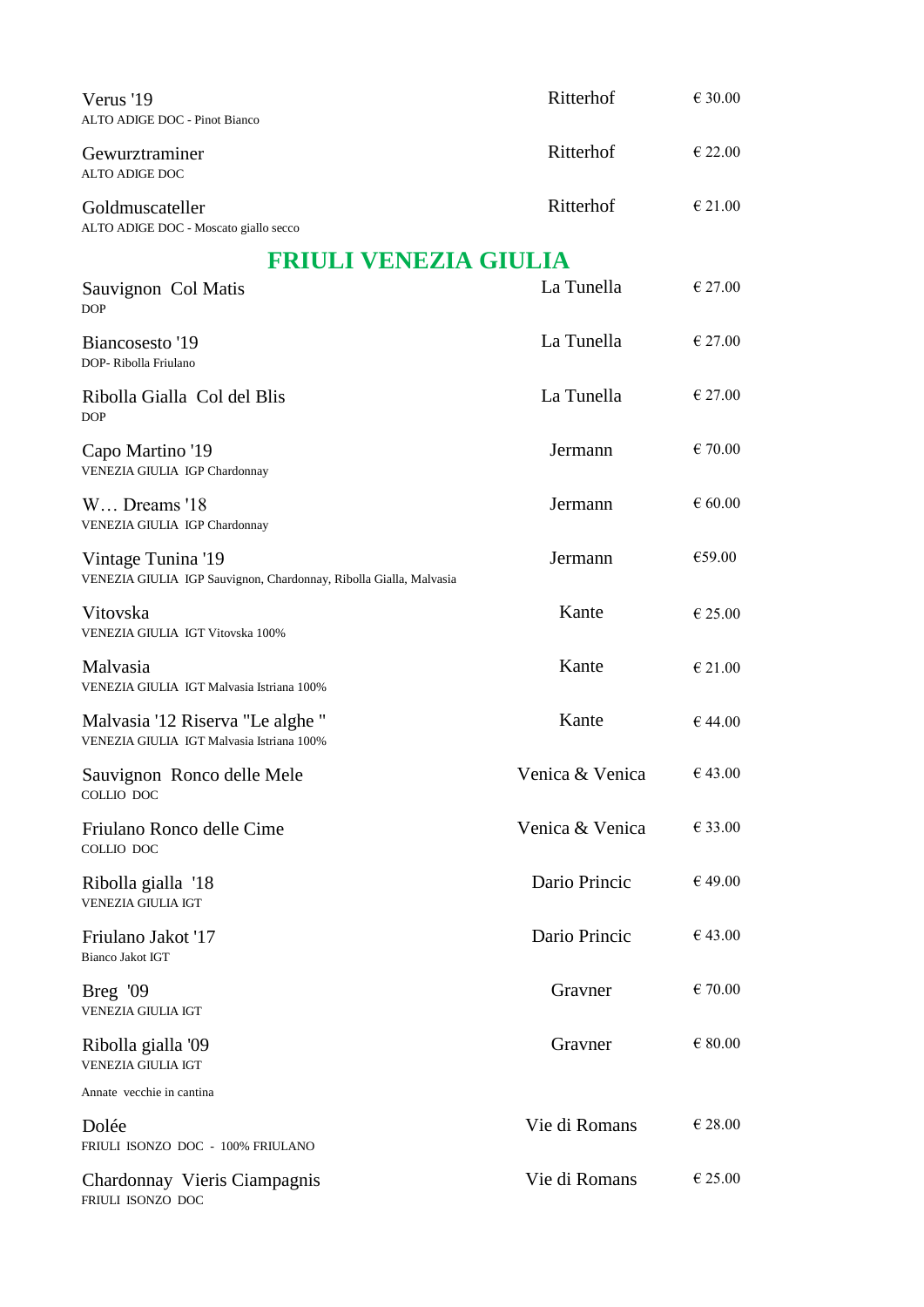| Malvasia Istriana Dis Cumieris<br>FRIULI ISONZO DOC                               | Vie di Romans           | € 30.00          |
|-----------------------------------------------------------------------------------|-------------------------|------------------|
| Flor de Uis<br>FRIULI ISONZO DOC - MALVASIA, RIESLING, TOCAI                      | Vie di Romans           | € 32.00          |
| Sauvignon Piere<br>FRIULI ISONZO DOC                                              | Vie di Romans           | €28.00           |
| <b>VENETO</b>                                                                     |                         |                  |
| La Colombara '15<br><b>VERONA IGT - GARGANEGA VERONESE</b>                        | Monte del Frà           |                  |
| <b>TOSCANA</b>                                                                    |                         |                  |
| Vistamare Gaja<br>TOSCANA IGT - Vermentino, Viogner, Chardonnay e Sauvignon Blanc | Ca' Marcanda - Gaja     | €46,00           |
| <b>UMBRIA</b>                                                                     |                         |                  |
| Cervaro della Sala<br>UMBRIA IGT Chardonnay90% Grechetto10%                       | Marchesi Antinori       | € 64.00          |
| <b>Abruzzo</b>                                                                    |                         |                  |
| Hedos rosè<br>CERASUOLO D'ABRUZZO DOP - Montepulciano100%                         | Cantina Tollo           | € 16.00          |
| <b>Sardegna</b>                                                                   |                         |                  |
| Funtanaliras '19<br>VERMENTINO DI GALLUA DOCG                                     | Cantina Monti           | $\epsilon$ 20.00 |
| <b>Sicilia</b>                                                                    |                         |                  |
| La Gelsomina<br>ETNA BIANCO DOC - Carricante Catarratto bianco                    | <b>Tenute Orestiadi</b> | $\epsilon$ 23.00 |
| Zibibbo secco<br><b>SICILIA DOC</b>                                               | Tenute Orestiadi        | $\epsilon$ 19.00 |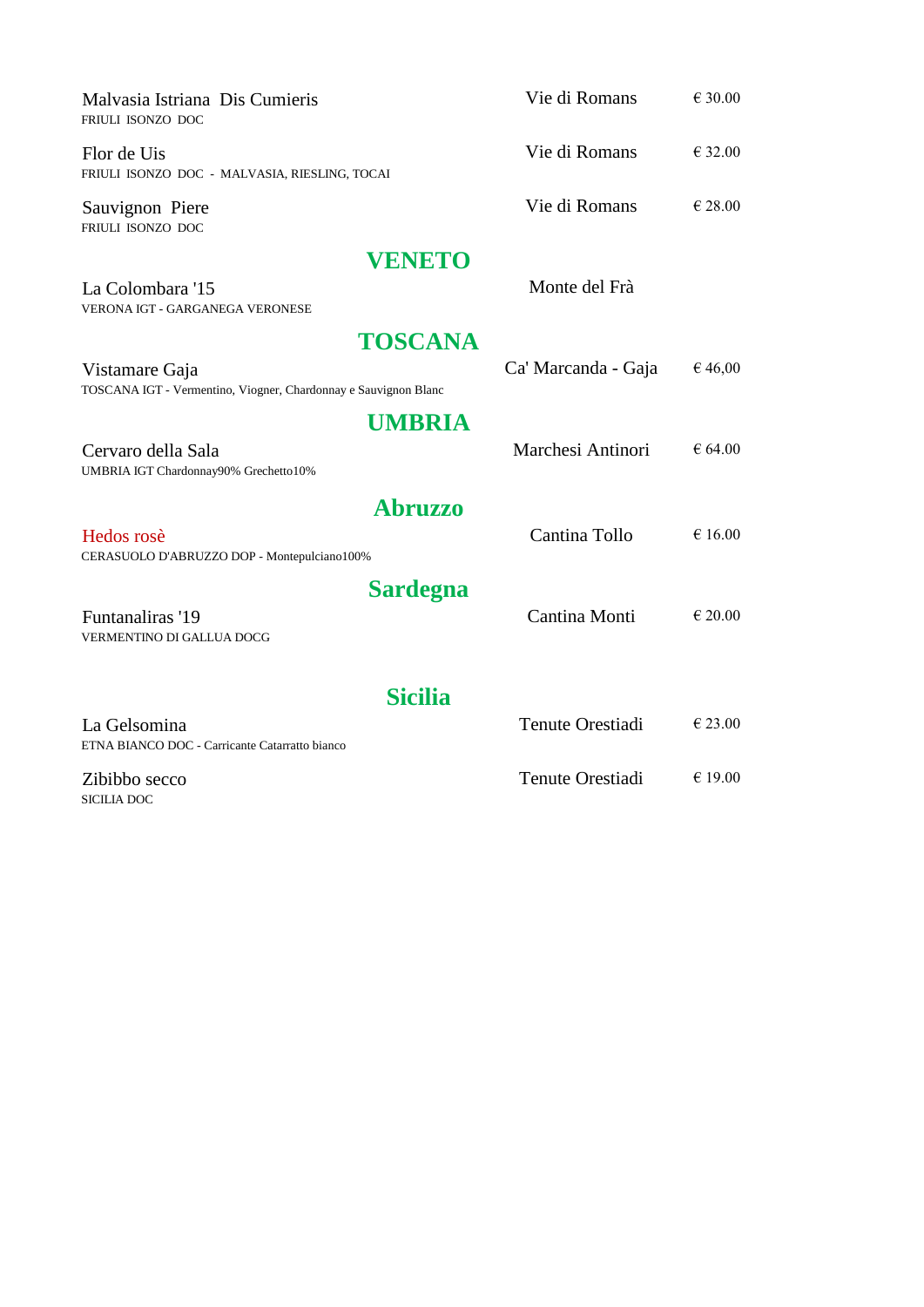### VINI ROSSI FERMI

#### **VALLE D'AOSTA**

| VALLE D'AOSTA                                              |                   |                  |
|------------------------------------------------------------|-------------------|------------------|
| Torrette Superiore '19<br><b>DOP</b>                       | Château Feuillet  | $\epsilon$ 20.00 |
| $\rightarrow$<br>Cornalin '17<br><b>DOP</b>                | Château Feuillet  | € 19,00          |
| <b>PIEMONTE</b>                                            |                   |                  |
| Neuvsent '14<br>NIZZA DOCG - BARBERA D'ASTI SUPERIORE      | Cascina Garitina  | $\epsilon$ 29.00 |
| Le Rocchette '17<br>BARBERA D'ASTI SUPERIORE DOCG          | Tenuta Olim Bauda | € 19,00          |
| La Villa '19<br><b>BARBERA D'ASTI DOCG</b>                 | Tenuta Olim Bauda | € 14,00          |
| Papà Celso '18<br>DOGLIANI DOCG - DOLCETTO                 | Abbona Marziano   | € 23.00          |
| Ravera '13<br><b>BAROLO DOCG</b>                           | Abbona Marziano   | $\epsilon$ 60.00 |
| Cerviano '11<br><b>BAROLO DOCG</b>                         | Abbona Marziano   | $\epsilon$ 65.00 |
| Sorì Ginestra '05<br><b>BAROLO DOCG</b>                    | Conterno Fantino  | $\epsilon$ 90.00 |
| Sorì Ginestra '09<br><b>BAROLO DOCG</b>                    | Conterno Fantino  | $\in$ 85.00      |
| Sorì Ginestra '16<br><b>BAROLO DOCG</b>                    | Conterno Fantino  | € 95.00          |
| Monclivio '15<br><b>BAROLO DOCG</b>                        | Enrico Serafino   | € 39.00          |
| Rocche dell'Annunziata '12<br><b>BAROLO - RISERVA DOCG</b> | Rocche Costamagna | $\epsilon$ 60.00 |

Barolo '14 Pietro Rinaldi  $\epsilon$  42.00 BAROLO DOCG

Bussia '15 Poderi Luigi Einaudi € 69.00 BAROLO DOCG

BAROLO DOCG

Terlo '15 Poderi Luigi Einaudi € 55.00 BAROLO - VIGNA COSTA GRIMALDI DOCG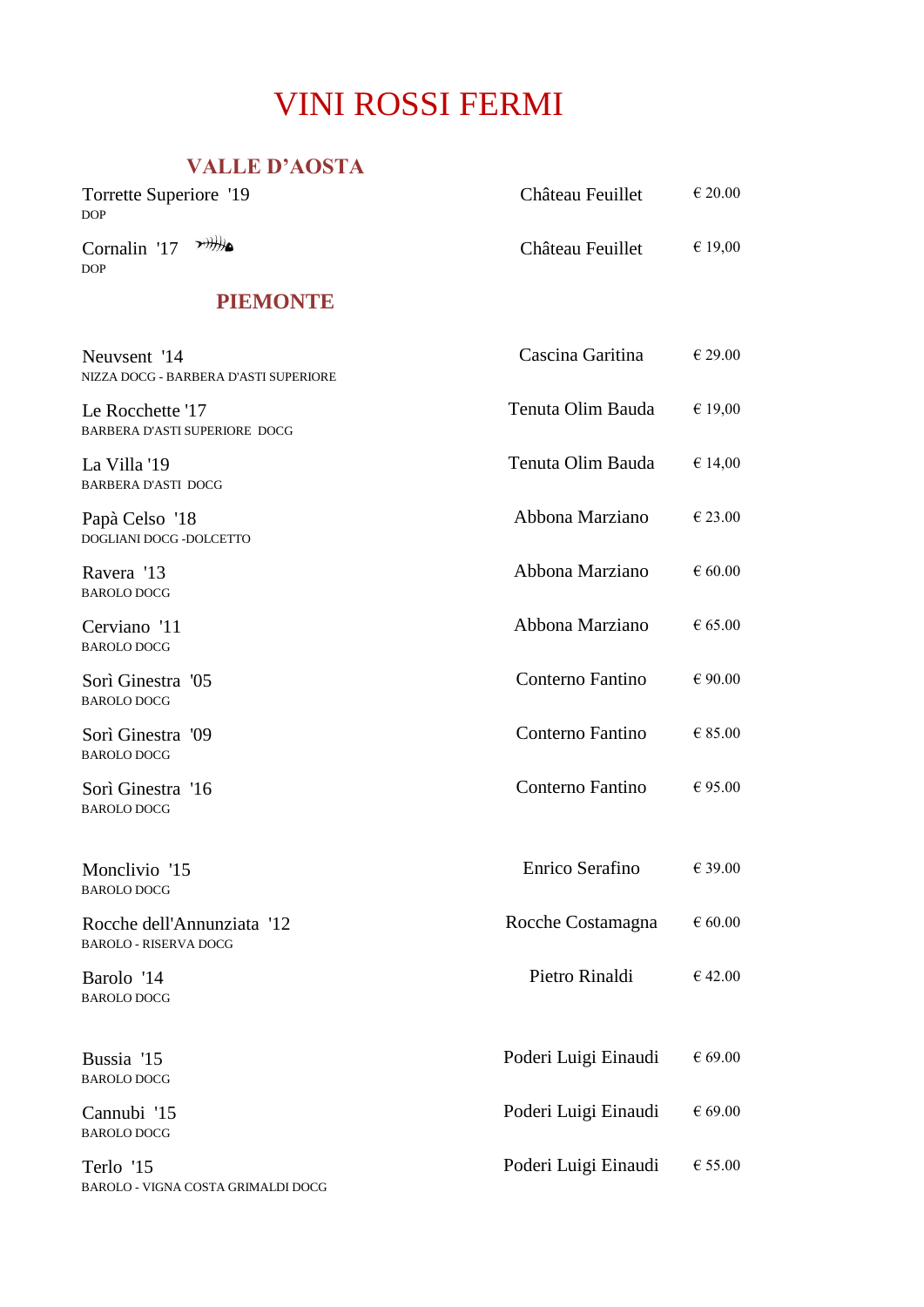| Barbaresco '17<br><b>BARBARESCO DOCG</b>                                                  | Prunotto            | € 32,00          |
|-------------------------------------------------------------------------------------------|---------------------|------------------|
| Bussia '11<br><b>BAROLO DOCG</b>                                                          | Prunotto            | $\epsilon$ 70.00 |
| Bricco Delle Viole '16<br><b>BAROLO DOCG</b>                                              | G.D. Vajra          | 6,00             |
| Bricco Delle Rose '16<br><b>BAROLO DOCG</b>                                               | G.D. Vajra          | 67,00            |
| Carema di Carema '17<br>CAREMA RISERVA - NEBBIOLO DOCG                                    | Cantina di Carema   | $\epsilon$ 35.00 |
| Gattinara '17<br>GATTINARA - NEBBIOLO DOCG                                                | Travaglini          | $\epsilon$ 28.00 |
| Gattinara '15<br>GATTINARA RISERVA - NEBBIOLO DOCG                                        | Travaglini          | €49.00           |
| Perbacco '15<br>NEBBIOLO DOCG                                                             | Vietti              | $\epsilon$ 22.00 |
| Argante '18<br>NEBBIOLO DOCG                                                              | Pietro Rinaldi      | $\epsilon$ 23.00 |
| Occhetti '17<br>NEBBIOLO DOCG                                                             | Prunotto            | $\epsilon$ 22.00 |
| Cremes '15<br>DOLCETTO , NEBBIOLO 50% - LANGHE DOC                                        | Gaja                | € 40.00          |
| Sito Moresco '17<br>NEBBIOLO, CABERNET, MERLOT - LANGHE DOC                               | Gaja                | € 46.00          |
| <b>Lazio</b>                                                                              |                     |                  |
| Montiano '17<br><b>MERLOT - LAZIO IGP</b>                                                 | Famiglia Cottarella | $\epsilon$ 61.00 |
| <b>TOSCANA</b>                                                                            |                     |                  |
| Villa Antinori '16<br>CHIANTI CLASSICO RISERVA DOCG Cabernet Sauvignon, Merlot e Syrah    | Marchesi Antinori   | $\epsilon$ 30.00 |
| Villa Antinori '12<br>CHIANTI CLASSICO RISERVA DOCG Cabernet Sauvignon, Merlot e Syrah    | Marchesi Antinori   | € 35.00          |
| Promis '15<br>BOLGHERI DOC Merlot 55%, Syrah 35% e Sangiovese 15%                         | Ca Marcanda - Gaja  | € 43.00          |
| Magari '15<br>BOLGHERI DOC Merlot 50%, Cabernet Sauvignon 25% e Cabernet Franc 25%        | Ca Marcanda - Gaja  | $\epsilon$ 70.00 |
| Bruciato '15<br>BOLGHERI DOC Cabernet Sauvignon 50%, Merlot 30%, Syrah 20%                | Marchesi Antinori   | € 33.00          |
| Bruciato '16<br>BOLGHERI DOC Cabernet Sauvignon 50%, Merlot 30%, Syrah 20%                | Marchesi Antinori   | €38.00           |
| Tignanello '17<br>TOSCANA IGT - Sangiovese 80%, Cabernet Sauvignon 15%, Cabernet Franc 5% | Marchesi Antinori   | $\epsilon$ 95.00 |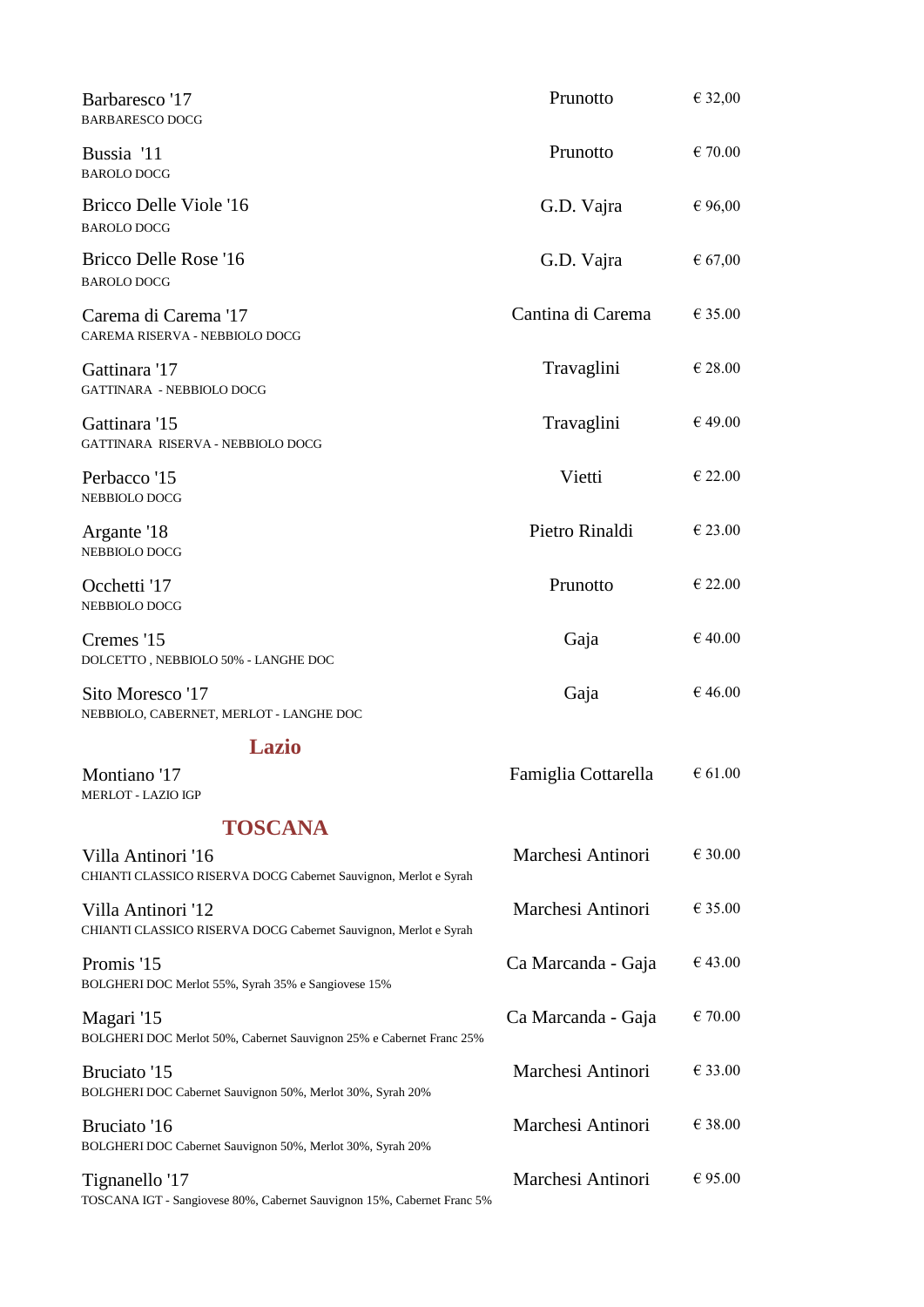| Pian delle Vigne '13<br>ROSSO DI MONTALCINO DOC - SANGIOVESE 100%                                                | Marchesi Antinori   | € 30.00          |
|------------------------------------------------------------------------------------------------------------------|---------------------|------------------|
| Pian delle Vigne '15<br>BRUNELLO DI MONTALCINO DOCG - SANGIOVESE 100%                                            | Marchesi Antinori   | € 57.00          |
| Cont'Ugo'18 Guado al Tasso<br><b>BOLGHERI DOC - MERLOT 100%</b>                                                  | Marchesi Antinori   | € 43.00          |
| La Bracesca '17<br>NOBILE DI MONTEPULCIANO DOCG SANGIOVESE 90% e MERLOT 10%                                      | Marchesi Antinori   | € 19.00          |
| Guado al Tasso '15<br>BOLGHERI DOC - CABERNET SAUVIGNON 55%, MERLOT 25%, CABERNET SAUVIGNON 18%, PETIT VERDOT 2% | Marchesi Antinori   | € 150.00         |
| Guado al Tasso '13<br>BOLGHERI DOC - CABERNET SAUVIGNON 55%, MERLOT 25%, CABERNET SAUVIGNON 18%, PETIT VERDOT 2% | Marchesi Antinori   | € 165.00         |
| Tenuta Greppo '11<br>BRUNELLO DI MONTALCINO DOCG - SANGIOVESE 100%                                               | <b>Biondi Santi</b> | € 170.00         |
| Tenuta Greppo '12<br>BRUNELLO DI MONTALCINO DOCG - SANGIOVESE 100%                                               | <b>Biondi Santi</b> | € 165.00         |
| Tenuta Greppo '13<br>BRUNELLO DI MONTALCINO DOCG - SANGIOVESE 100%                                               | Biondi Santi        | € 150.00         |
| Brunello di Montalcino '11<br>BRUNELLO DI MONTALCINO DOCG - SANGIOVESE 100%                                      | Mastrojanni         | € 68.00          |
| <b>FRIULI VENEZIA GIULIA</b>                                                                                     |                     |                  |
| AHHA<br>Red Angel<br>VENEZIA GIULIA IGT - PINOT NERO 100%                                                        | Jermann             | € 24.00          |
| AHHA<br>Nuarè '16<br>VENEZIA GIULIA IGT - PINOT NERO, MERLOT                                                     | Livio Felluga       | $\epsilon$ 19.00 |
| Perilla '15<br>VENEZIA GIULIA DOC - MERLOT                                                                       | Venica              | € 35.00          |

## **VENETO**

| Sant'Urbano '12<br>VALPOLICELLA CLASSICO DOC                 | Speri         | $\epsilon$ 26.00 |
|--------------------------------------------------------------|---------------|------------------|
| Monte Sant'Urbano '12<br>AMARONE DELLA VALPOLICELLA DOCG     | Speri         | € 56.00          |
| Monte Sant'Urbano '11<br>AMARONE DELLA VALPOLICELLA DOCG     | Speri         | $\epsilon$ 65.00 |
| Amarone Lena di Mezzo '12<br>AMARONE DELLA VALPOLICELLA DOCG | Monte del Frà | $\epsilon$ 42.00 |
| Monte Olmi '12<br>AMARONE DELLA VALPOLICELLA DOCG            | Tedeschi      | $\epsilon$ 67.00 |